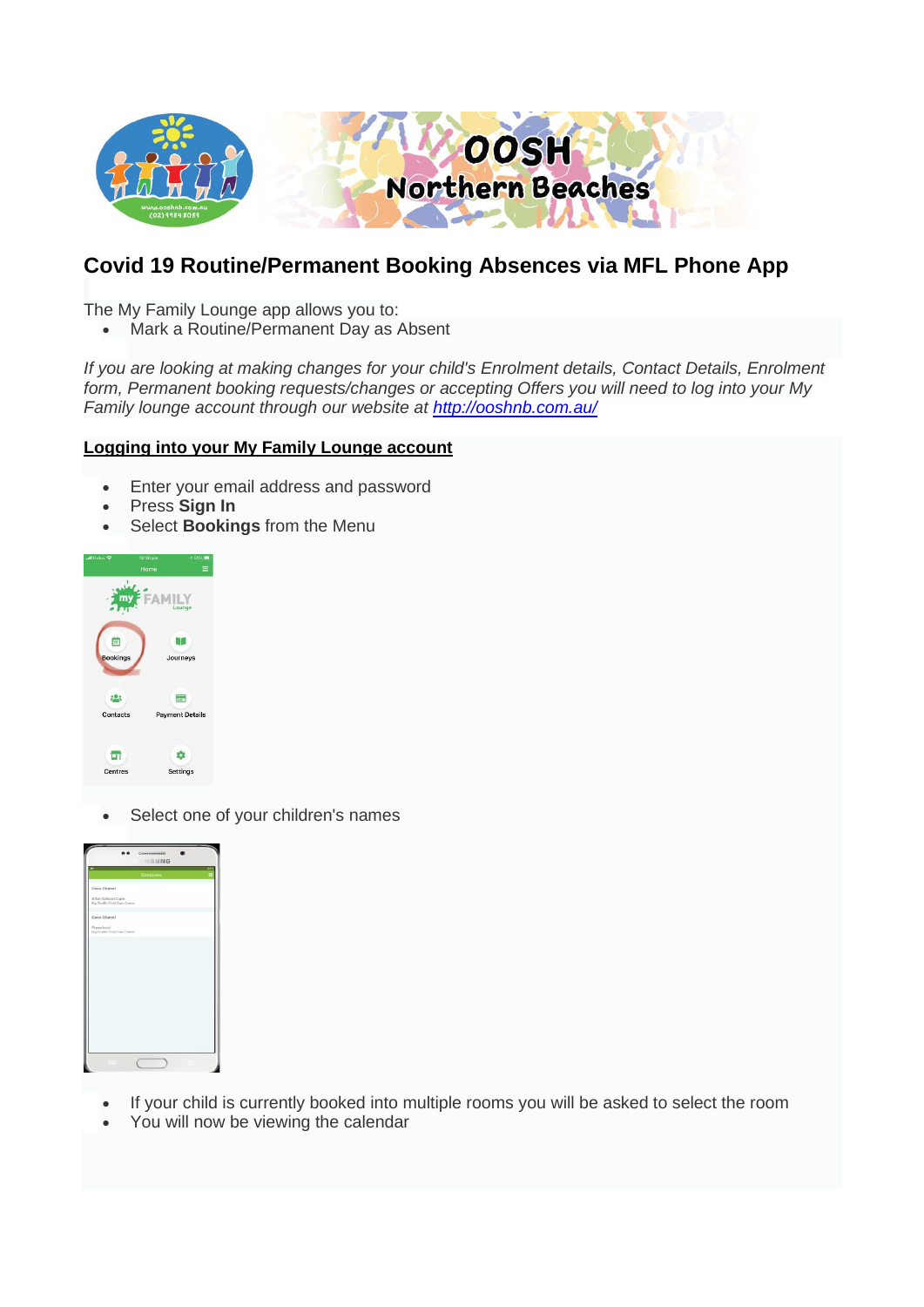#### **Understanding the Calendar**

The calendar view is the main view within the Casual App. Your child's booked days and the room's available days are displayed here in Purple or blue.



## **Legend**

The **Legend** view explains each colour displayed on the calendar

|                                                                                                                                                                                   | Legend |  |  |
|-----------------------------------------------------------------------------------------------------------------------------------------------------------------------------------|--------|--|--|
|                                                                                                                                                                                   |        |  |  |
| Available                                                                                                                                                                         |        |  |  |
| These days are available for you to book your child.                                                                                                                              |        |  |  |
| Permanent Booking                                                                                                                                                                 |        |  |  |
| These days are recurring scheduled days at this<br>service for your child. If the day is before the<br>refundable deadline, you may cancel this booking<br>without being charged. |        |  |  |
| Casual Booking                                                                                                                                                                    |        |  |  |
| These days are booked for your child on a casual<br>basis. If the day is before the refundable deadline,<br>you may cancel this booking without being charged.                    |        |  |  |
| Absent                                                                                                                                                                            |        |  |  |
| You have indicated that your child is going to be<br>absent on this day.                                                                                                          |        |  |  |
| Full                                                                                                                                                                              |        |  |  |
| These days are full, therefore no more children can<br>be booked for these days.                                                                                                  |        |  |  |
|                                                                                                                                                                                   |        |  |  |

- Select the routine/permanent Booking day (blue / purple) on the calendar
- Check the details of the routine/permanent booking and read the Terms and Conditions. **During Covid 19 up to the 28th June 2020 there is no 7 days notice period.**